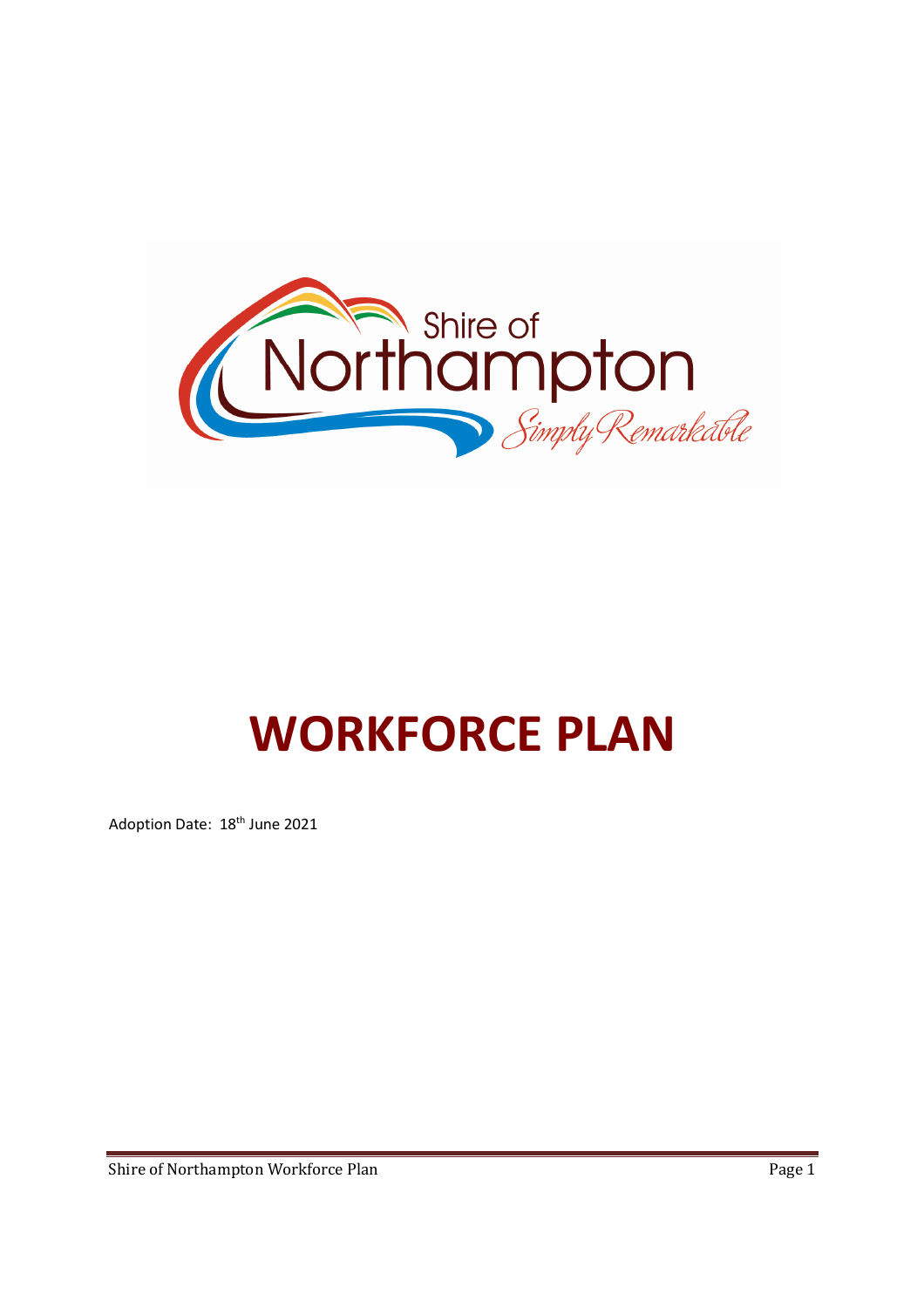This updated plan has been prepared by Shire of Northampton staff. The original Workforce Plan was compiled with the assistance of the Workforce Planning Toolkit prepared by the Department of Local Government.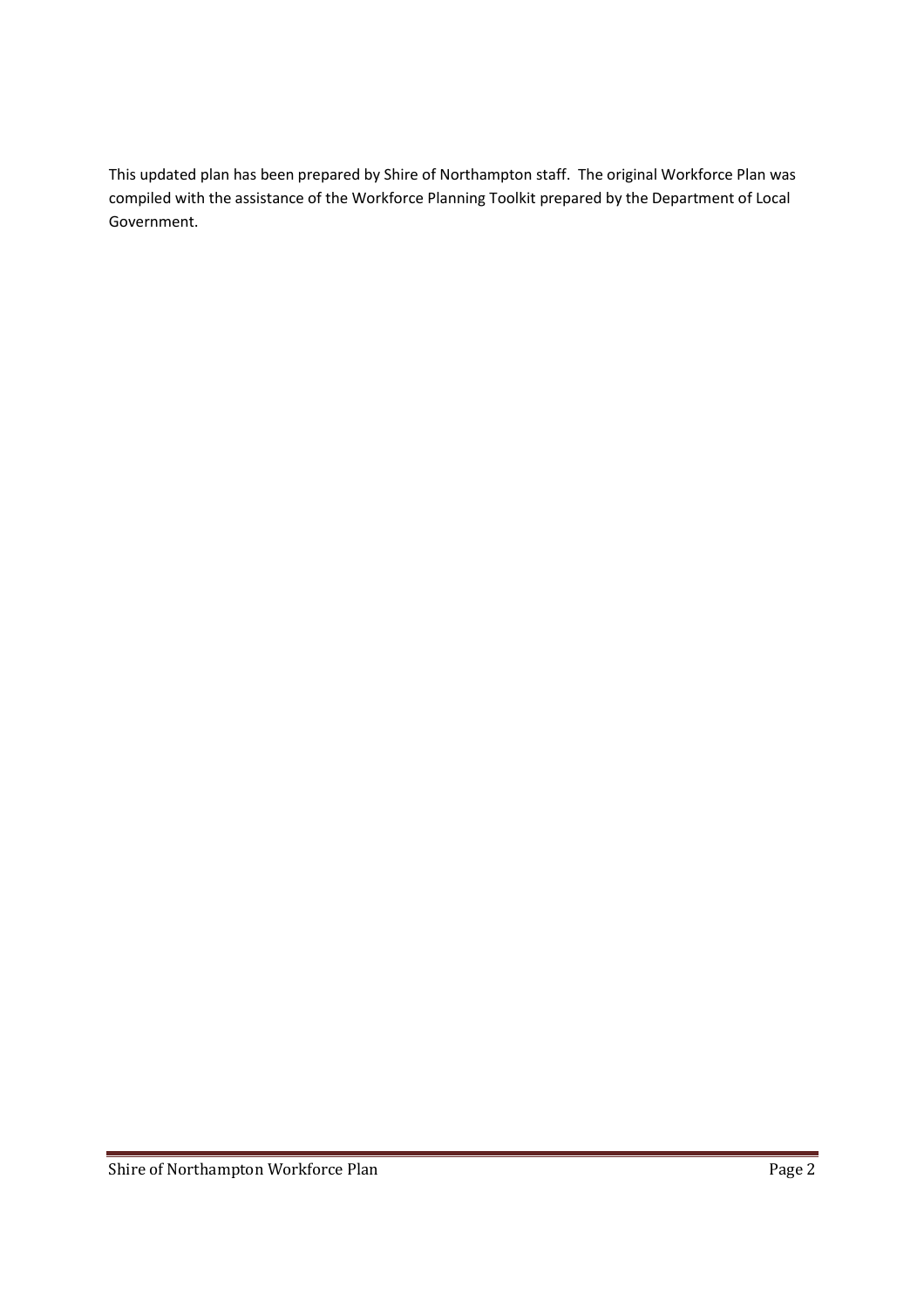# **Contents**

Appendix A - Organisational Structure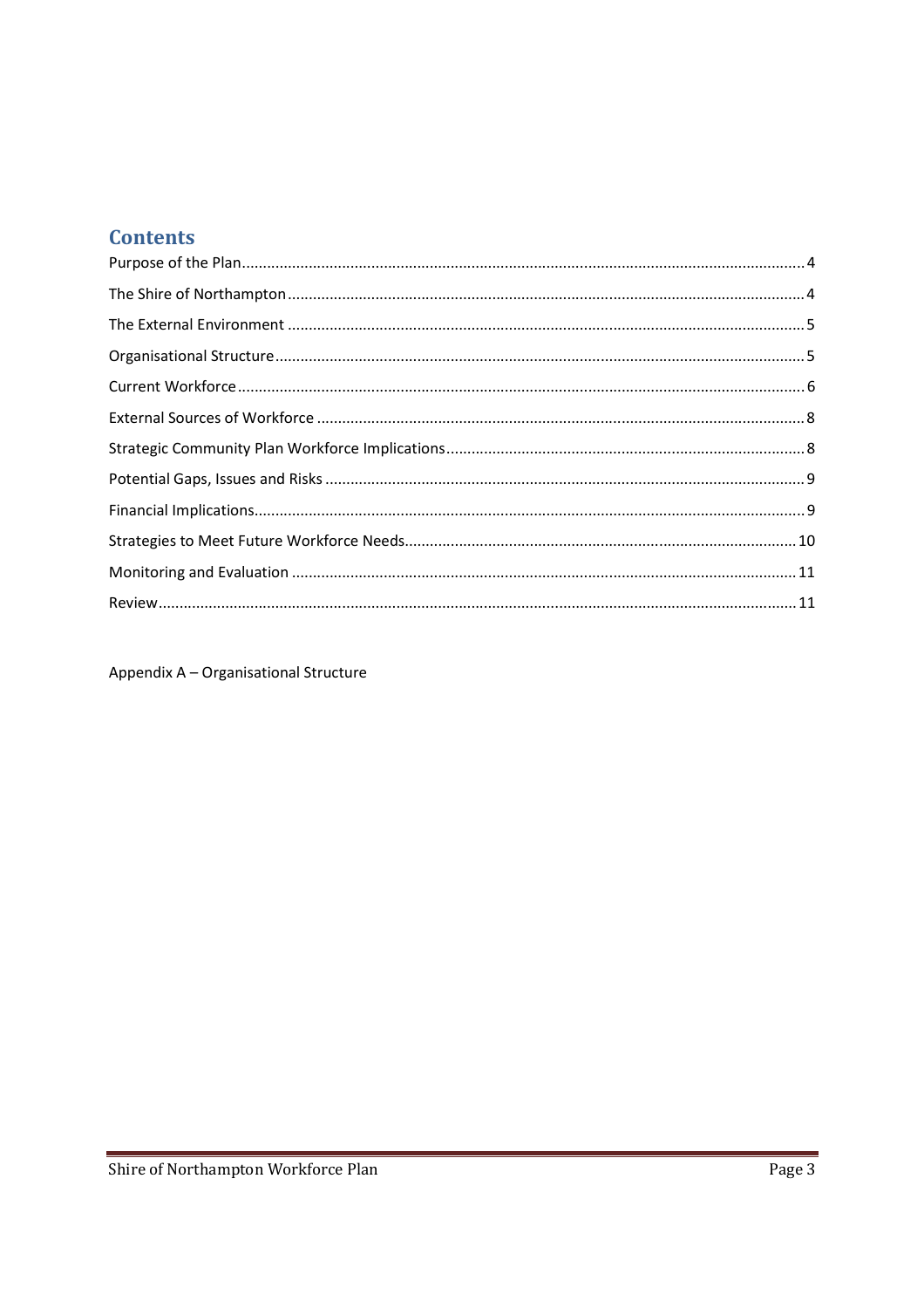# Purpose of the Plan

The most common definition of workforce planning (WFP) is "having the right people, in the right place, with the right capabilities at the right time". (Australian HR Institute)

Workforce Planning is "A continuous process of shaping the workforce to ensure that it is capable of delivering organisational objectives now and in the future." (Australian National Audit Office (ANAO) 2004). At a strategic level, the Workforce Plan will take into account the community aspirations, priorities and objectives identified in Council's Strategic Community Plan. The Workforce Plan then becomes an essential component of the Corporate Business Plan as it identifies workforce requirements and strategies for current and future operations over the next four years.

## The Shire of Northampton

The following table shows a snapshot of the Shire of Northampton at 2020/21:

| Distance from Perth (km    | 476         |
|----------------------------|-------------|
| Area (sq km)               | 12,499      |
| Population (est)           | 3,319       |
| Number of Electors         | 2,255       |
| <b>Number of Dwellings</b> | 2,282       |
| <b>Total Rates</b>         | \$4,720,586 |
| <b>Total Revenue</b>       | \$8,660,477 |
| <b>Total Expenditure</b>   | \$9,547,953 |
| Number of Employees        | 45          |

The Shire of Northampton is approximately 475km north of Perth with an area of 12,499 square kilometres. The closest regional centre to Northampton is Geraldton, 50 kilometres to the south.

The Shire has two main town centres, Northampton and Kalbarri. The smaller towns or rural hubs are Binnu, Isseka, Port Gregory, Ajana and Horrocks. The town of Northampton is the second oldest settlement in Western Australia and celebrated its 150<sup>th</sup> year anniversary in 2014.

The predominant industries in the shire is broad acre agriculture, fishing and tourism.

The Shire had a population of 3,319 in the 2016 Australian Bureau of Statistics Census. It is estimated that the population will remain stable over the next 10 years.

The population comprises 52.2% males and 47.8% females, Aboriginal and/or Torres Straight Islander people made up 5.5% of the population. The median age is 51 years which is higher than the State average of 36 years. Changes in age structure and cultural diversity of residents will pose significant challenges in the management of current and future demand for quality lifestyles.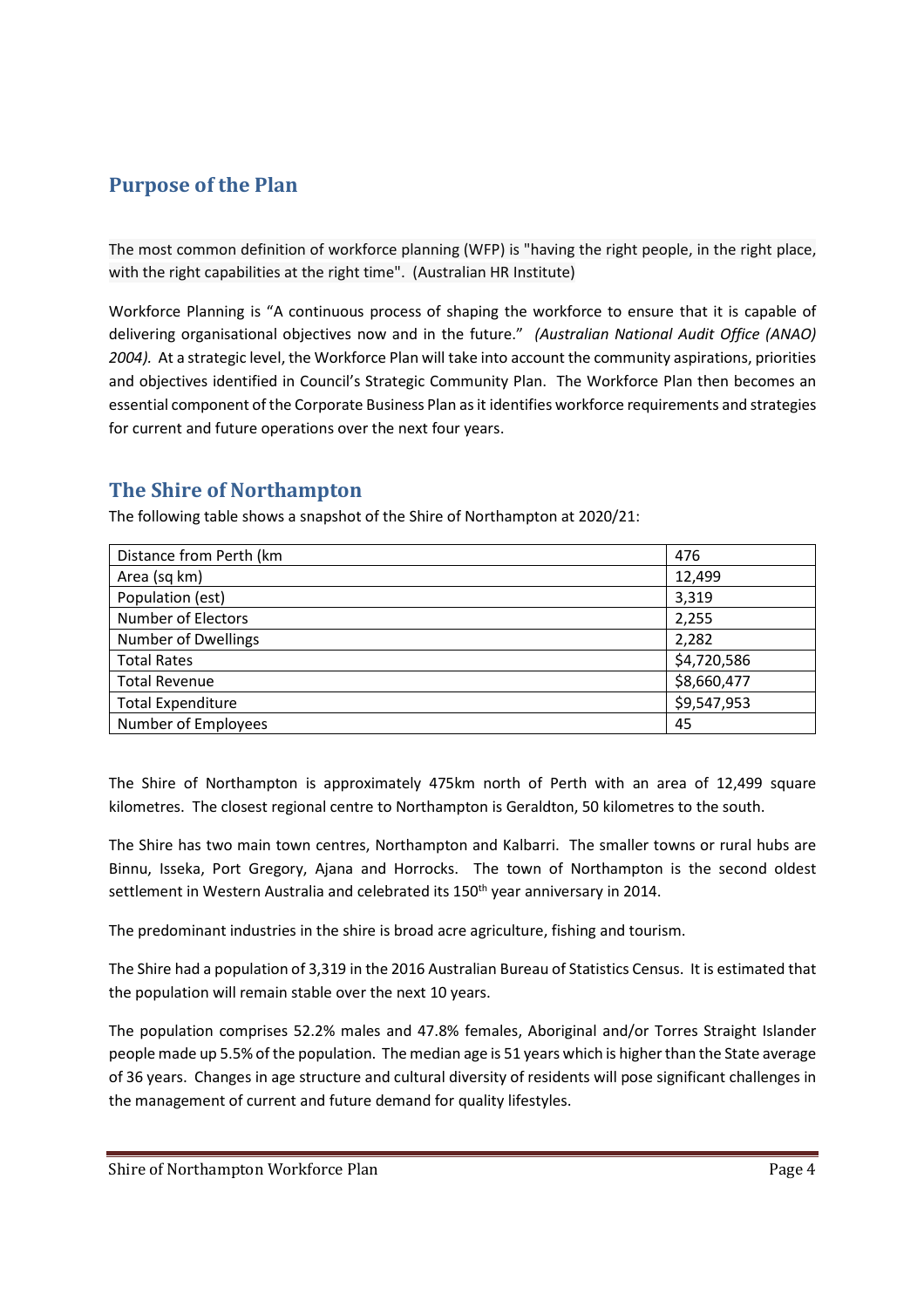The Shire is a mix of both urban and rural areas and the workforce reflects this with a mix of rangers, gardeners and cleaners and a road maintenance/construction works crew. The diversity and size of the Shire are the major challenges. The towns of Northampton and Kalbarri are some 110kms apart and most infrastructure is duplicated in both centres. It is a challenge for Council to balance the needs of both communities.

Historically the Shire's main focus has been roads, rates and rubbish. With such a geographically large Shire dependent on agriculture, the roads remain a significant priority however in recent years the following have been a high priority:

- Aged Care
- Health Services
- Environmental Iniatives
- Recreation/Youth Activities
- Northampton Bypass

The community's expectations regarding these services are expanded in the Community Strategic Plan.

## The External Environment

External factors influencing Council's workforce are:

Age of staff – The average age of the staff is 53 years. The skill and experience of the staff is a major advantage to Council and the efficiency that they are able to carry out major road work construction projects is a testament to this.

Policy and legislation – There are no changes to policy or legislation at this stage that are expected to influence the current workforce.

Competition - The major competing industries for the workforce are local mining (fly-in/fly-out), agriculture, tourism and the fishing industry. Traditionally Council has not experienced any difficulty in attracting and retaining Line 3 employees (rangers, gardeners, works crew). There has been limited turnover of senior staff, there have been some issues attracting positions such as Planners, Building Surveyors and Environmental Health Officers. The major competitor for senior staff is the local government industry.

## Organisational Structure

Appendix A illustrates Council's organisational structure.

There is no expectation to change the current structure as it supports efficient and effective outcomes. There have been requests in relation to the employment of a Community Development Officer and or an Events Coordinator position. The organisational structure is constantly being reviewed to ensure community expectations can be met, if the requirement for either position arises a provision will need to be made in future budget cycles.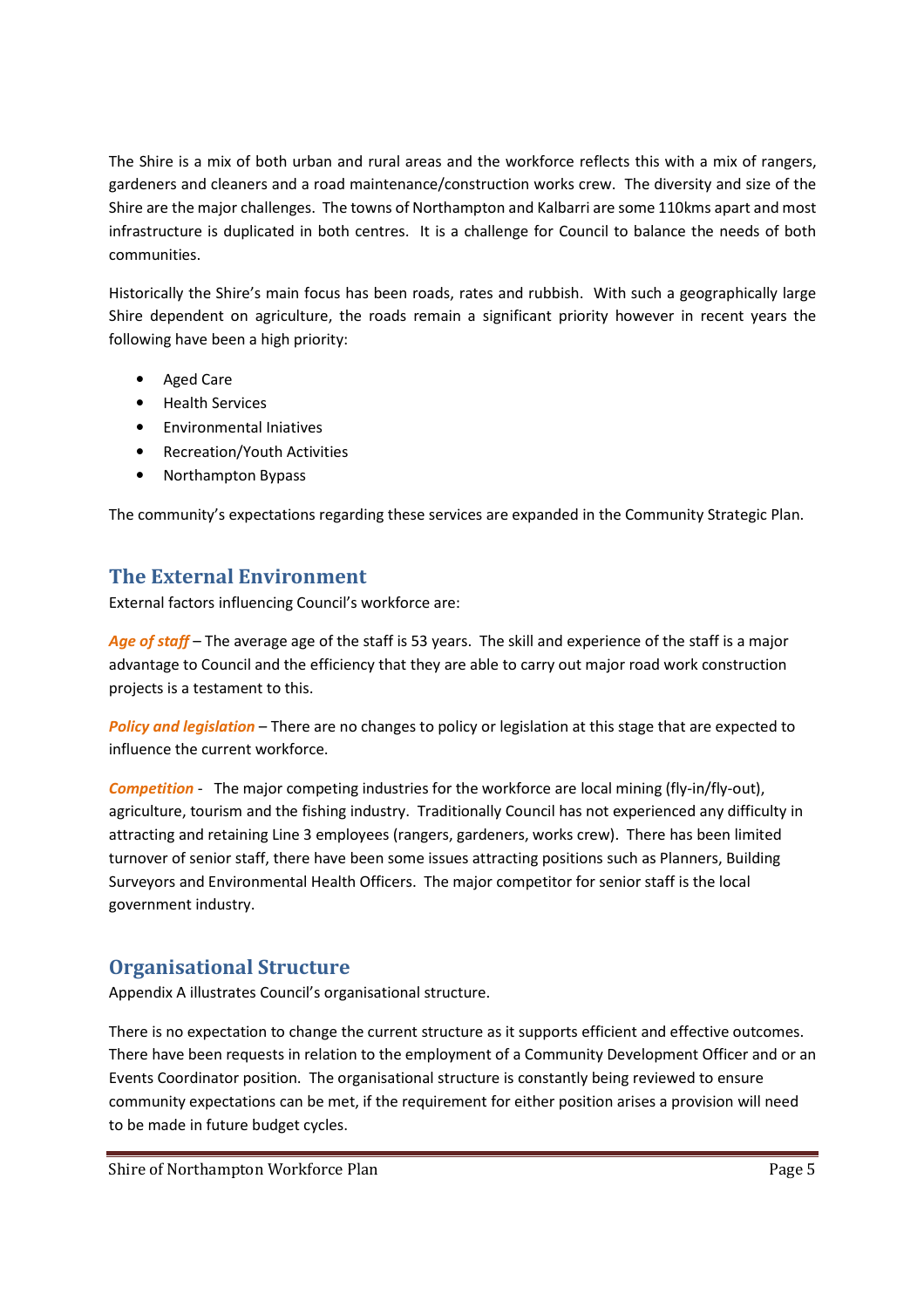# Current Workforce

The following information has been collected relating to Council's current workforce:

#### Hours of Work

Works staff work an 80 hour fortnight with a set RDO one day each fortnight. Should any overtime be required this can be taken as time in lieu or paid at overtime rates.

Administration staff work a 76 hour fortnight and one RDO is taken each month at the discretion of the staff with agreement of their manager. Overtime is generally not applicable.

Casual employees hours vary depending on each situation. Should a casual be required by the works crew they will work the same hours as that crew for the duration of a specific project.

The Shires casual cleaners have been transitioning to permanent part time status and established hours of work reflect the time required to clean the relevant designated buildings.

Contract employees are not generally utilised by the Council. When they are the hours vary depending on the work being carried out and this is agreed with the Chief Executive Officer. It is usually only for short, defined periods of time.

#### Leave Liability

At the 30<sup>th</sup> June 2020:

- 68% of all staff were owed 4 weeks (or one years accrual) or less annual leave
- 27% of all staff were owed 4 to 8 weeks (or 1 to 2 years of accruals)
- 5% of all staff were owed more than 8 weeks (more than 2 years accruals)
- 53% of staff have worked for Council for more than 10 years and are either entitled to take long service leave or have already taken it. 9 staff members (20%) are owed their full entitlement.

The total leave liability as disclosed in the financial statements as at the 30<sup>th</sup> June 2020 is \$851,755, \$787,109 is current and \$64,646 is non-current.

The leave liability is high. Council management has discussed plans with individual staff members to ensure their leave is taken. Council have an experienced workforce with a low turn-over rate and subsequently a high leave liability is an adverse impact which needs to be managed.

#### Awards and Agreements

The works staff are employed under a collective agreement or by default the Local Government Industry Award 2020.

The administration staff are employed under the Local Government Industry Award 2020.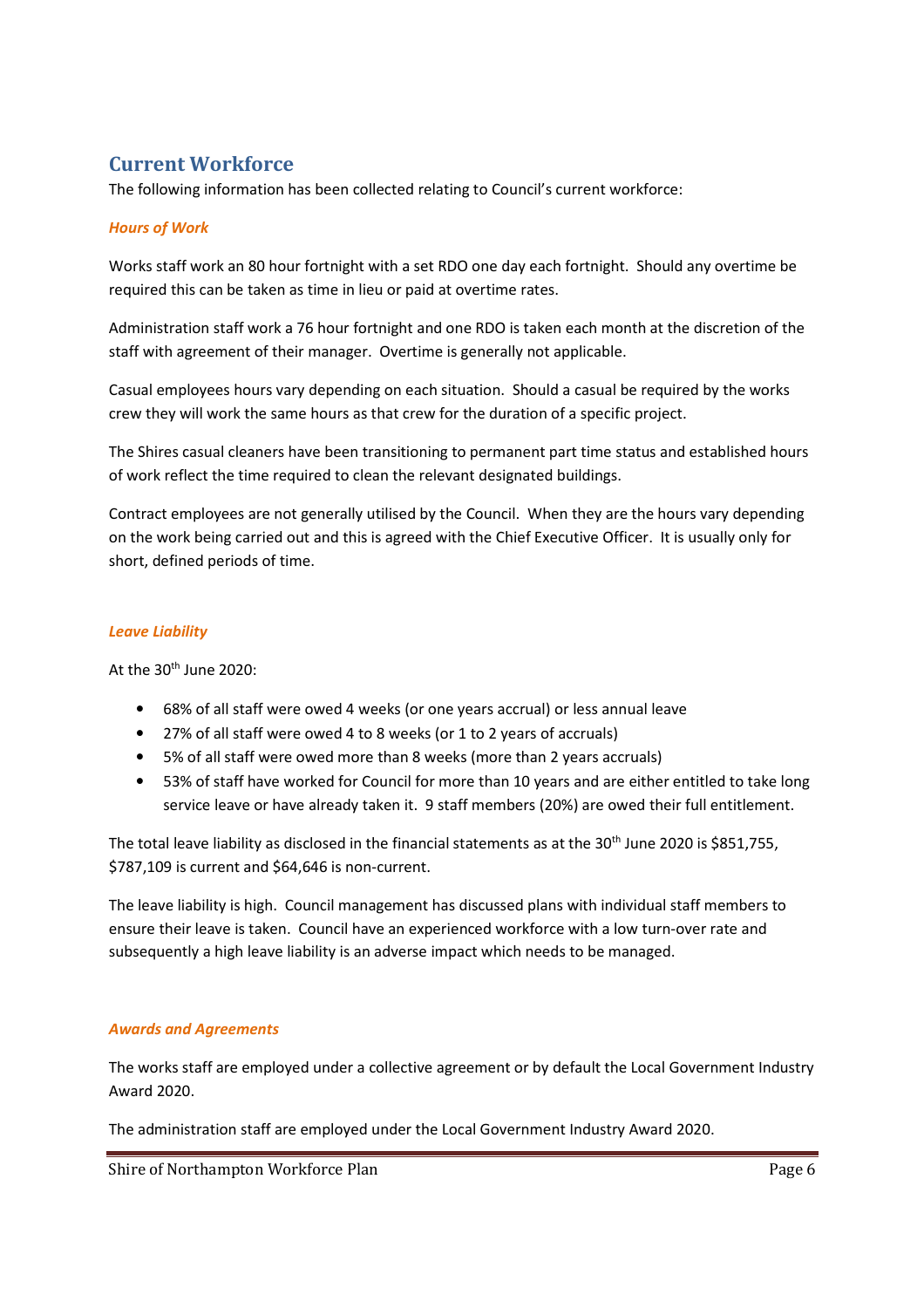The following positions have individual contracts with Councils:

- Chief Executive Officer
- Deputy Chief Executive Officer
- Manager of Works and Services
- Environmental Health Officer
- Town Planning and Building Services functions are supported by external consultants

#### Employment Status

At 31<sup>st</sup> December 2020 the status of Council's employees was:

|           | Northampton | Kalbarri   | Port Gregory | Horrocks | Total          |
|-----------|-------------|------------|--------------|----------|----------------|
| Full-time | --          |            |              |          | วด<br><u>-</u> |
| Part-time | J.U         | 1 O<br>⊥.∪ | U.4          | റ<br>u.o |                |

#### Workforce Profile

At the 31<sup>st</sup> December 2020 the profile of Council's employees was:

- Average Age is 53 years
- Gender 41% of staff are female and 59% are male
- There was no Aboriginal staff
- Average length of service of permanent employees is 11 years
- Turnover rate is less than 5% per year over the last 10 years.

The workforce profile varies between administration staff and works staff, however these differences are acceptable.

Workforce data will be updated with reviews of the Workforce Plan. There is no formal ongoing data collection other than the annual EEO information return process. The workforce is relatively small which allows line managers to have a good understanding of their staff and the status of their qualifications.

This Workforce Plan is the second plan developed and based on the original (first) plan adopted by Council in 2013. The data which has been collected will be used as a baseline against which future changes in the workforce can be analysed. The current pattern which emerges in the data collected is that there is a high average length of service for staff. This offers excellent advantages to the efficiency of the Shire and the local knowledge is invaluable. The challenge that it will present in the future is passing that knowledge on to new staff members when the time comes for the current staff to retire. The Shire has commenced discussing various strategies with staff to manage this issue such as:

- Phasing in retirement (i.e. reducing hours).
- Documenting local knowledge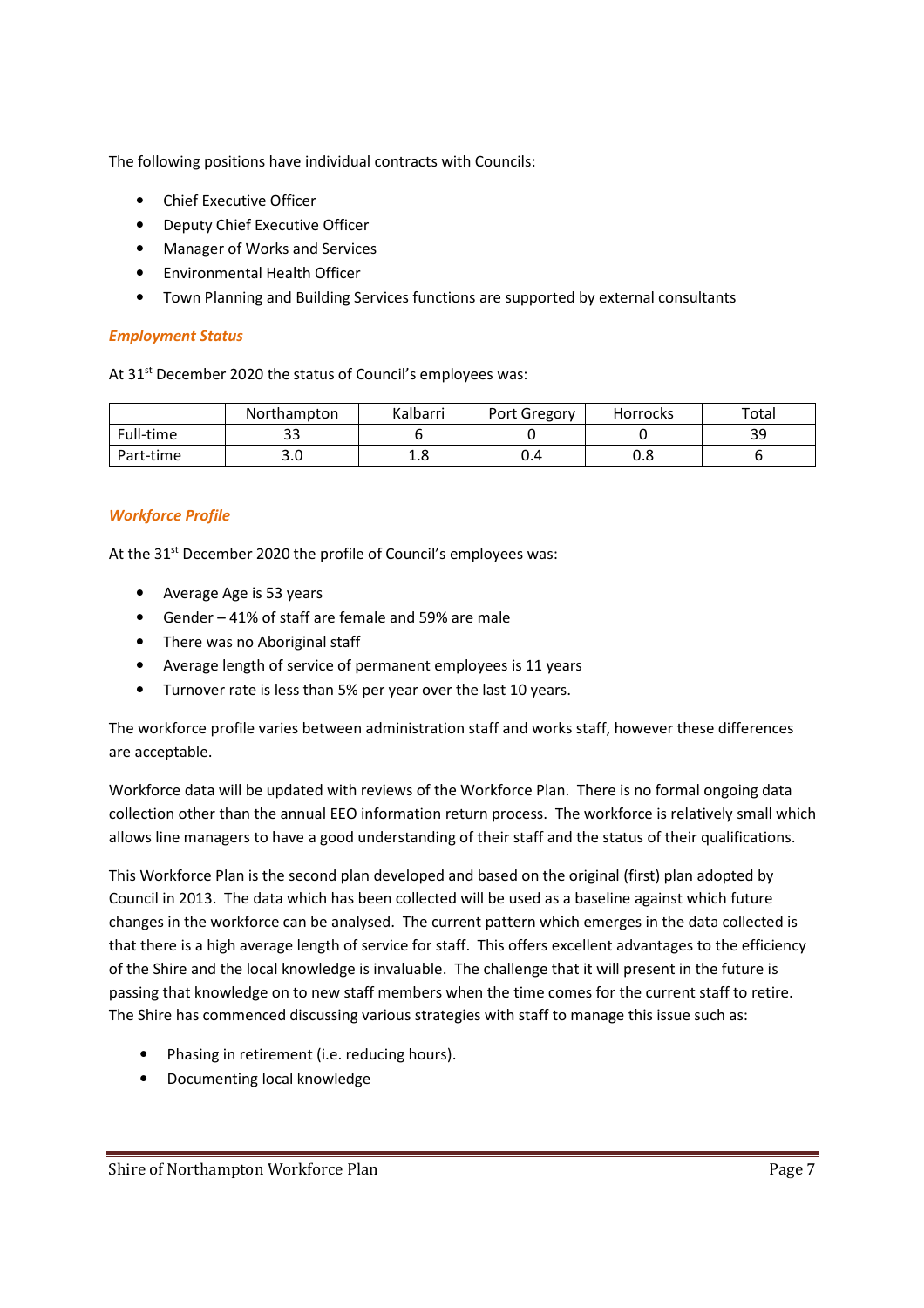# External Sources of Workforce

Historically the Shire has not had a problem in recruiting works staff and administration staff. Contract services are generally only required on an ad hoc basis during major road work projects such as full service bitumen works and gravel push up. Additional staff are employed on a casual basis where required for periods of staff leave and specific major projects.

Senior staff recruitment can be a long and expensive process. Recruitment is done in-house by the Chief Executive Officer and the cost of recruitment is between \$3,000 to \$5,000 plus relocation costs of the successful applicant which is capped at \$5,000. Senior staff salary packages are competitive for the industry. Relief for senior staff is generally covered in-house however this is extremely difficult for periods of extended leave which may necessitate the procurement of contract staff to back-fill critical positions.

The following is an example of the services that have been either fully or partially contracted out:

- Refuse collection
- Dozer & excavator hire
- Planning and Building Surveyor Services

While the Oakajee project has not progressed there are other projects being proposed such the renewable hydrogen project on Murchison House station which may impact the local workforce. Any significant or large scale development within shire boundaries or in close proximity has the potential to place pressure on the availability of suitable and skilled employees.

# Strategic Community Plan Workforce Implications

The vision for the Shire is a proud and unique community recognising the past and creating the future. The Community Strategic Plan identifies the future key outcomes for the community. These key outcomes are:

- 1. Our Economy To maintain or grow our population through land development to attract and support residents, visitors, and business initiatives.
- 2. Our Natural Environment To support environmental protection and maintenance within Council jurisdiction, and form positive relationships government agencies, landowners, developers, and business enterprises.
- 3. Our People To support our local communities in a place management approach to services, facilities, and lifestyle enhancement.
- 4. Our Built Environment To provide quality in built assets, roads, and other infrastructure for continuity of services to the community
- 5. Our Leadership To be accountable for good governance, strong stewardship and leadership with proactive communication and consultation

The major projects that have been identified in the Community Strategic Plan (2020 – 2030) which achieve these outcomes have been included in the Corporate Business Plan for the next 4 years (2022 to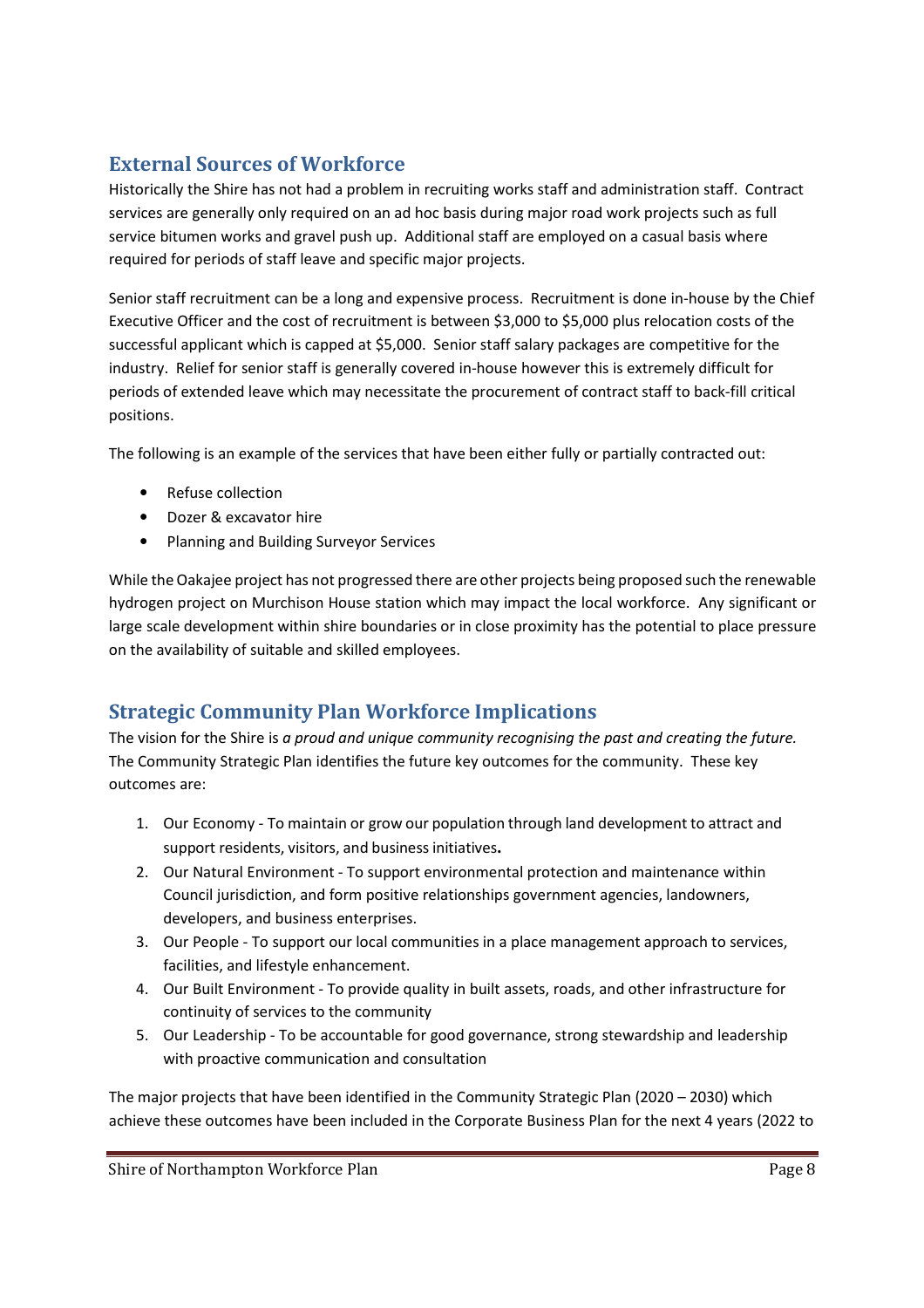2025) and the Long Term Financial Plan for the next 10 years. There have not been any gaps, shortages or oversupply in terms of the current workforce identified as a result of the outcomes identified. The Shire is made up of a diverse range of proactive community groups. Any new built infrastructure is not expected to have an impact on the current workforce requirements.

There are no gaps between workforce supply and demand. There are no plans to alter the balance between managerial staff and supporting staff.

Workforce practices are analysed on an ongoing basis and the scenario of contract work versus in-house services is compared. The cost of major plant is the major factor rather than the workforce cost. If plant is idle for extended periods it is often more economical to contract the work. In the past, this has been implemented by not replacing the dozer and contracting the work externally. Over the next four years it is not expected that this will be done in any other area.

There is not expected to be any significant change in skill levels required over the next four years. From time to time various courses are required to be updated to comply with relevant legislation however, no significant change is forecast. Council actively supports staff furthering their education by offering financial support for any educational course that relates to their current or future positions within the orgnanisation.

## Potential Gaps, Issues and Risks

Council have identified the following potential sources of risks in relation to their workforce:

- An inability to attract and retain high quality staff. Historically, managerial positions have been difficult to fill. There is a high demand in the local government industry for experienced and qualified staff. Council proposes to manage this risk by encouraging current staff to further their education and qualifications.
- Loss of corporate knowledge as a result of key staff departures. The Chief Executive Officer has been with Council for 25 years and the Manager of Works and Services has been with Council for 23 years. Their local experience and knowledge assists with the efficiency of Council, however should they depart it would present a significant loss of corporate knowledge. To manage this risk key staff are encouraged to document all processes of their positions. In a small Council it is difficult to protect against the loss of knowledge of key staff.
- A number of staff are approaching retirement, however the majority of these are works staff and their replacement is not considered to be high risk.

## Financial Implications

In the preparation of the Corporate Business Plan (2021 to 2124) and the Long Term Financial Plan (2021/2022 – 2030/2031) there have been no changes to the current workforce numbers. There has been an assumption in both the Corporate Business Plan and Long Term Financial Plan that the cost of the work force will increase by 2.0% each year.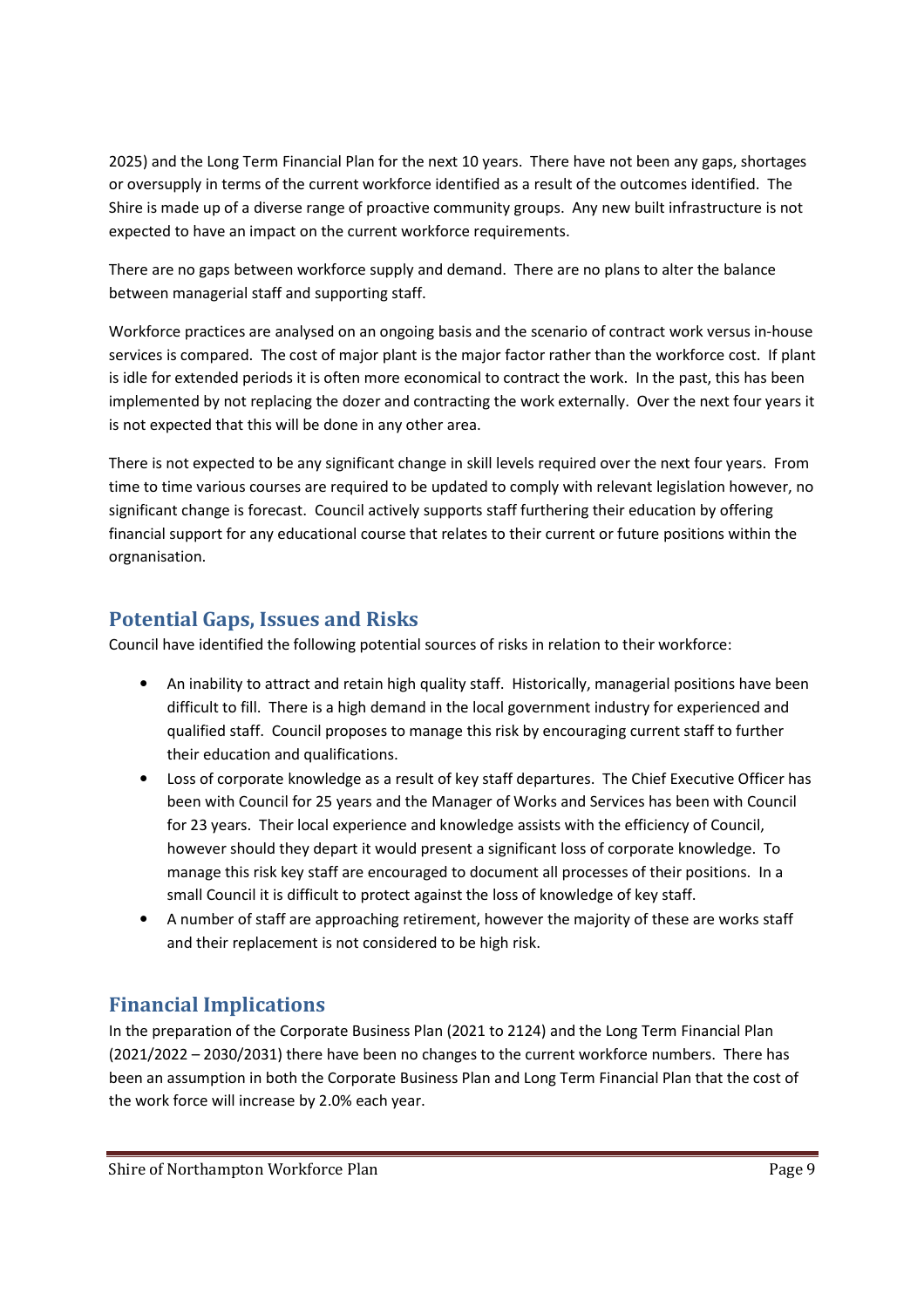Council has prepared Asset Management Plans for Transport, Buildings, Recreation, Plant and Equipment. There are a number of new assets proposed within the plans. It has been assumed that is an assumption with any of the new projects that there will not be any increased operating costs or staff numbers of new buildings and infrastructure to Council. Therefore no provision has been made in the Workforce Plan for an increase in staff numbers.

## Strategies to Meet Future Workforce Needs

In analysing the workforce profile the current workforce is on the high end in relation to age demographics. This age demographic is expected to lower in the short term with a number of employees reaching retirement age. The future workforce requirements are not expected to change in order to meet the outcomes as set out in the Community Strategic Plan and the Corporate Business Plan.

The current Community Strategic Plan has the following Key Outcomes and Objectives that correlate with the Workforce Plan.

| <b>Our Leadership</b>                                                                         |                                                  |
|-----------------------------------------------------------------------------------------------|--------------------------------------------------|
| <b>Key Outcomes</b>                                                                           | <b>Objectives</b>                                |
| To maintain and expand capacity and capability in                                             | A retained and developed workforce and           |
| the Shire workforce as required for ongoing good                                              | effective recruitment in staff turnover          |
| governance, accountability, and transparency.                                                 |                                                  |
| To maintain best practice in all areas of Council                                             | Policy and procedure manuals reviewed and        |
| operations incorporating appropriate risk                                                     | updated as required; risk management             |
| management strategies                                                                         | strategies embedded in planning and              |
|                                                                                               | operations                                       |
| To demonstrate a proactive approach to community Community engagement strategies in place and |                                                  |
| and economic development, and service delivery                                                | positive relationships with business and service |
|                                                                                               | providers                                        |

Staff will continue to work for the community guided by the values of Honesty, Integrity, Proactive Approach, Dialogue, Environmental Responsibility and Diligence.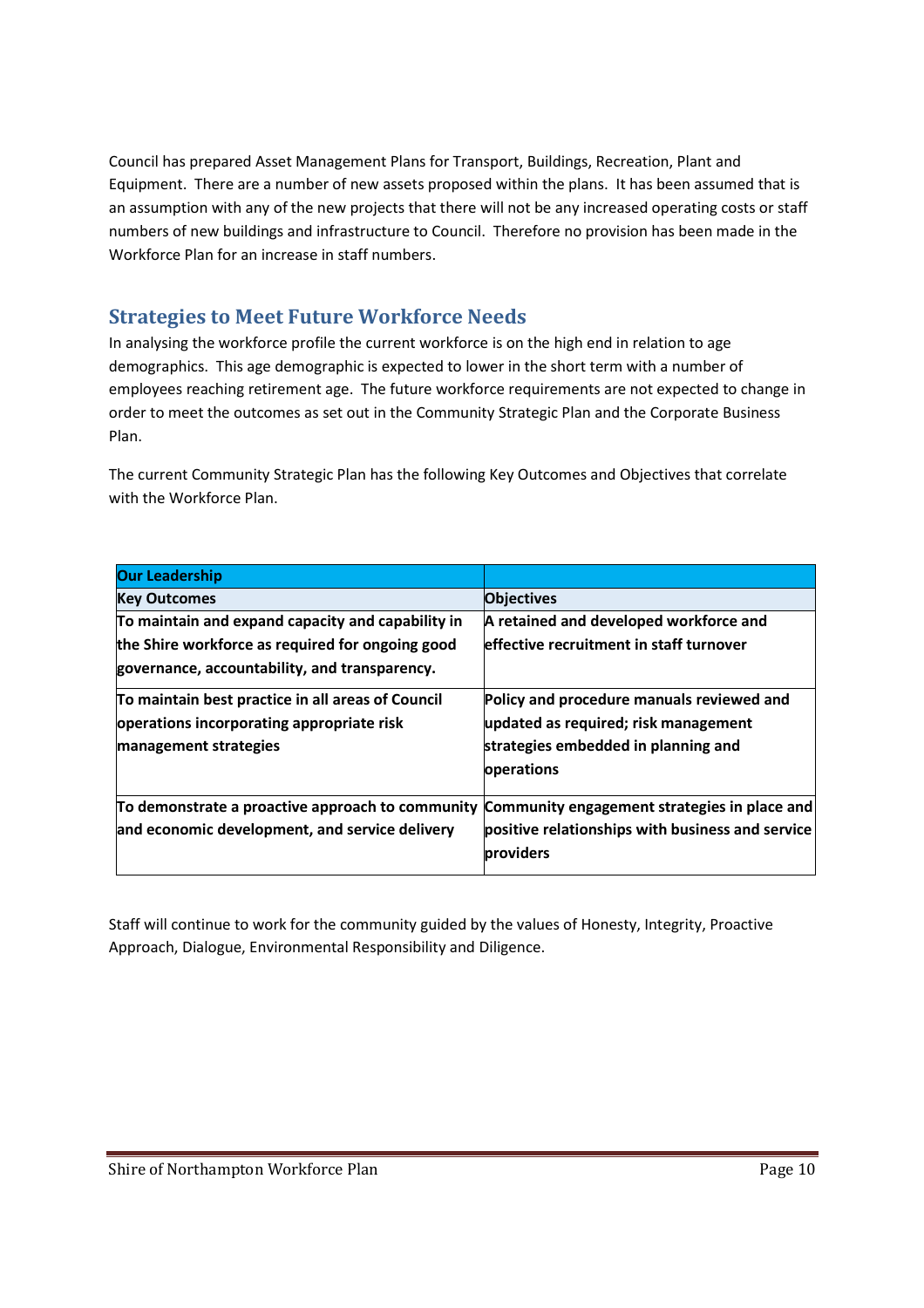# Monitoring and Evaluation

Council proposes to monitor and evaluate the workforce plan annually through the following methods:

- 1. Workforce profile variables to be reviewed and compared:
- Staff turnover
- Length of time any position remains vacant
- Average length of service for workforce
- 2. Collation and comparison of the following information from staff performance reviews:
- Are staff satisfied with the level of training/professional development
- Are supervisors satisfied with the level of staff training/professional development
- Quantitative information from staff and their supervisors indicating level of performance in areas such as organisational culture, values and communication
- Is management satisfied with the overall performance of each division of staff (i.e. administration, parks and gardens, roads, animal control)?
- 3. Risk factor comparisons risk factors were outlined in Potential Risks. Each factor needs to be considered and compared and an overall assessment if the risk indicators have reduced or increased given the outcomes of the measurements.
- Risk factor An inability to attract and retain high quality staff. Measures – number of times positions are readvertised, positive performance review, staff turnover
- Risk factor Loss of corporate knowledge. Measures – progress towards documenting procedures
- Risk factor Retirement. Measures – progress towards development and implementation of phased retirement scheme.

## Review

Council's Workforce Plan takes into account the community's aspirations, priorities and objectives as set out in the Strategic Community Plan. The Workforce Plan will therefore need to be reviewed every four years in conjunction with the Strategic Community Plan. The review is therefore scheduled to be completed by 30 June 2025.